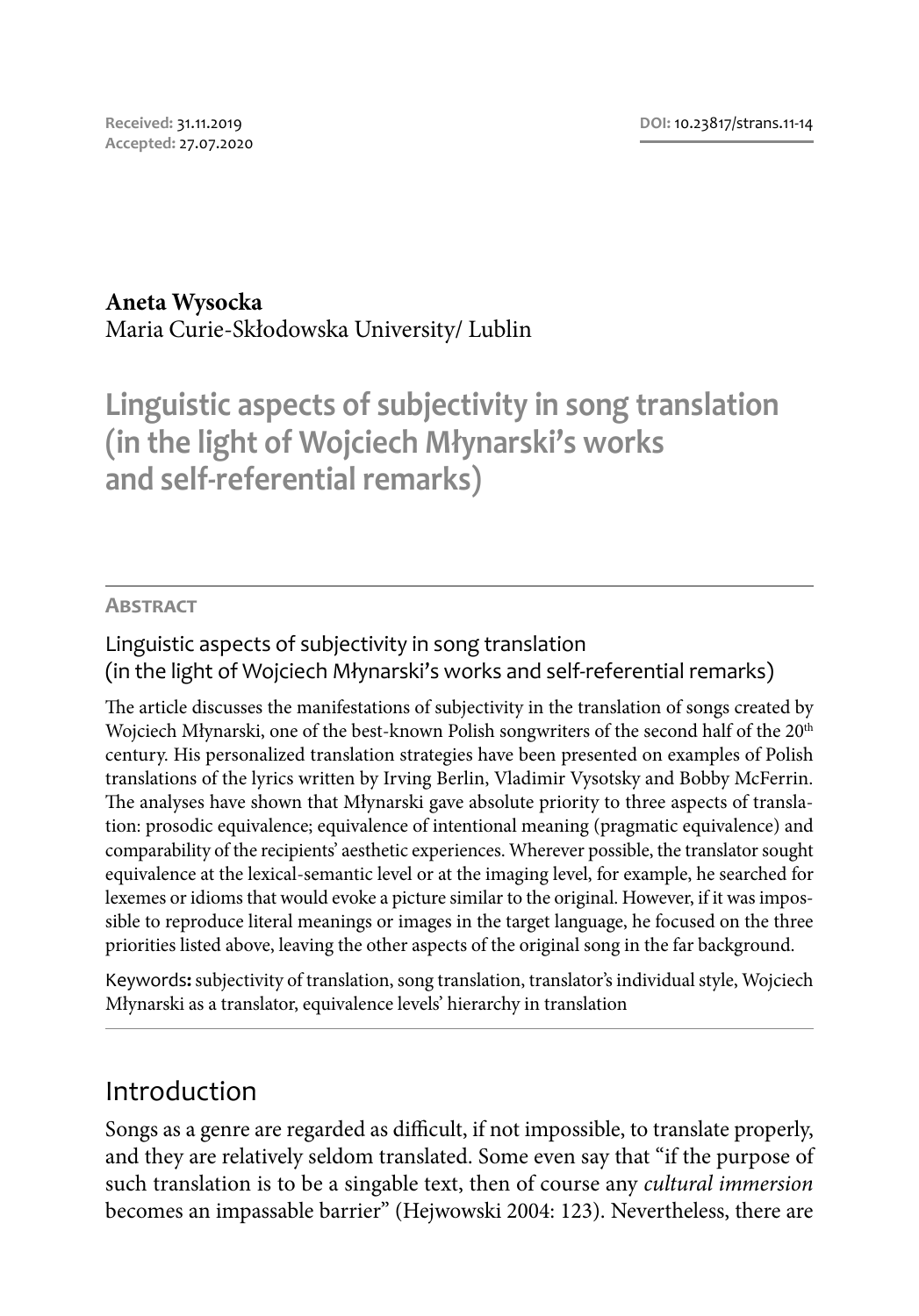situations in which lyrics must be rendered into a foreign language, for example, when a song is a part of a performance, such as a musical, which is to be adapted as a whole to be staged in another country. Song translation requires not only very good language skills and musical competence, but also some kind of intuition, which enables the translator to figure out what could work well on stage. Wojciech Młynarski was the artist who had all these competences developed to a high degree. In interviews, he admitted that what counted for him was not to achieve fidelity, or what philologists call equivalence (for a critical discussion of this category, see: Tabakowska 2001; Panou 2013; Lewicki 2017: 127–143), but to remain true to the widely understood spirit of the original and, at the same time, to create a Polish version that would have a comparable artistic value<sup>1</sup>. Młynarski was a Polish philologist himself, but his competence went far beyond that of a philologist: he had been born into a family with musical traditions and had performed on stage, mainly in cabarets, since he had been a student. His philological background made it easier for him to search for means of expression<sup>2</sup> and his stage experience taught him to anticipate what impression a particular wording would make on the audience. He was well aware of the fact that a stage performance was a demanding communicative situation, which excluded the use of some stylistic – or even semantic<sup>3</sup> – solutions that in other circumstances might be considered appropriate. Looking through the typescripts of his translations (with handwritten corrections), which are collected in the Museum of Literature in Warsaw, one can conclude that he tackled some of the texts primarily for his own satisfaction and the joy of co-creating<sup>4</sup>. Regardless of the reason why

- 1| A. Bednarczyk (1995) stated, that, in general, Vysotsky's songs where translated into Polish too creatively and as a result some important semantic and even stylistic qualities of the originals had been lost; e.g. in the Polish version of the song "Moscow–Odessa", Młynarski used the swear word *po cholerę* "why the hell", while there were no swear words in the Russian version. Indeed, vulgarization is, according to Bednarczyk, a frequent sin committed by translators of Vysotsky's songs. One could argue whether "po cholere" is still a vulgarism or just a colloquialism, but there is no doubt that owing to the use of this phrase the stylistic register was lowered.
- 2| Sometimes Młynarski translated the texts from scratch, and sometimes he worked on someone else's philological translation. He used philological translations, i.e. translations oriented towards semantic equivalence, as raw material to be interpreted and processed, sometimes quite freely, to achieve certain artistic results.
- 3| Due to the special character of the communicative situation of a stage performance, both the author and the translator need to "avoid densifying" the text (Barańczak 1983: 98), so they should use words that do not have a very specific meaning, preferably basic level terms, as well as uncomplicated syntax and other solutions that help one ensure the message is as structurally transparent as possible. The recipient of a song should be able to make out its structure from the very first bars and anticipate the elements that will follow" (Barańczak 1983: 83).
- 4| The translations of English songs discussed here are in the form of typescripts in the Wojciech Młynarski Archive at the Museum of Literature in Warsaw, while translations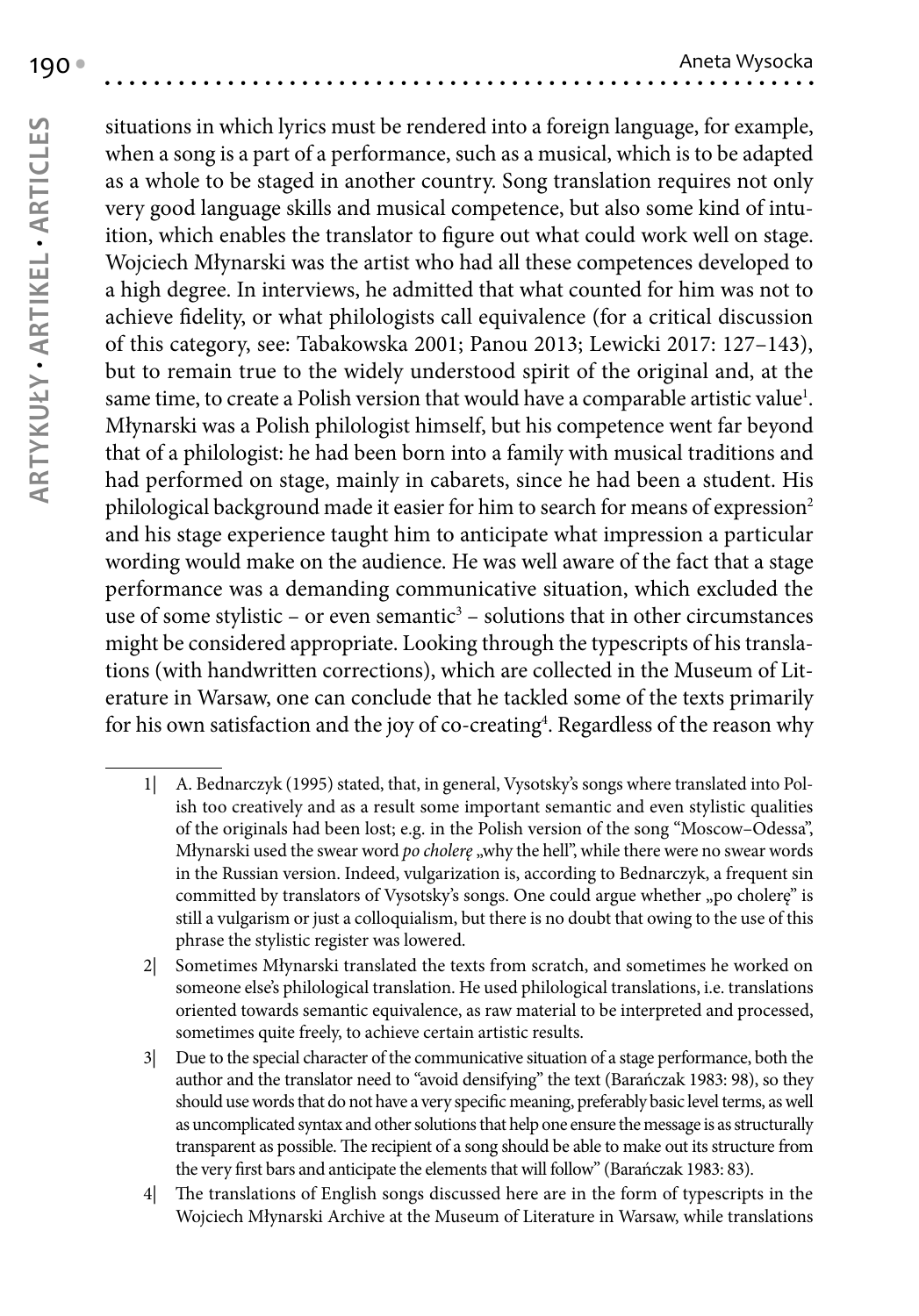he translated a particular song – whether it was at someone's request or on his own initiative – he always seemed to have a highly individual and goal-oriented attitude to the task. The subjectivity $^5$  of his translations, understood here as the clear presence of "ego" which directs its message to a specific "you" (Benveniste 2008/1966), other than the addressee of the original, can be observed on different levels of linguistic organization of texts and in various planes of correlation of "text phrases" (Sierosławska 2008) with the melodic line.

Linguists generally agree that the difficulty of translating songs mainly results from the fact that songs are polysemiotic (or, in Pisarkowa's terms, "intersemiotic" (Pisarkowa 1998), which means that their content is conveyed via more than one type of sign. The meaning is inferred mainly from "text phrases" (Sierosławska 2008), so the language code is still the main carrier of conceptual meaning, but understanding is also influenced by the accompanying "musical phrases" (Sierosławska 2008)<sup>6</sup>. The melody not only significantly limits the choice of lexical and syntactic structures, but also has a role in interpretation, because it "plays up" the accompanying words (Zagórski 1975: 361), arouses emotions<sup>7</sup> and sometimes evokes specific images; for example the march rhythm in Vysotsky's song *Вершина* (lit. *Peak*) (translated by Młynarski as *W górach* (lit. *In the Moun*tains)) (Wysocki 1983: 9–10) makes listeners imagine a scene of a hike<sup>8</sup>. Sometimes, especially in the case of songs that are part of a stage performance, semiotic value can also be ascribed to performers' movements – the way they walk and dance, their gestures and facial expressions, which are sometimes detailed in the stage directions.

8| Self-referential remarks about the ways of including in the translation the "chanting structure" of this work see: Młynarski 1983: 40.

from the Russian language were published in the "Akcent" quarterly (No. 4, 1983), currently available online:<http://akcentpismo.pl/archiwum/.>

<sup>5|</sup> When it comes to subjectivity of the text, important are not only egocentric expressions, but also a variety of other linguistic means of communicating "intentions, attitudes and convictions" (Pajdzińska 2008: 239), such as "exponents of illocutions, modality, valuation and emotions" (Pajdzińska 2008: 239), including lexical and syntactic means of "construing the scene" which serve to create a subjectified textual interpretation of the world (Tabakowska 2008: 122).

<sup>6|</sup> "Periodic structure – in most general terms – is one in which a musical work is divided into more or less symmetrical sections. It regulates, to some extent, the dependencies and similarities between motifs. In this way, it creates a framework for an arrangement of parallel phrases. This type of structure of a musical text requires that the poetic text be fragmented in an analogous way" (Barańczak 1983: 68).

<sup>7|</sup> Taking this into account, the translator at least needs to "make sure that the meanings associated with the music of a given phrase, written to emphasize a certain mood, say – sunny or gloomy, are not shifted in the translation. For example, when the sun shines under the given notes, then the translation may picture the sun or brightness, or a ray of sunshine, but not a gloomy night or rain, and vice versa" (Zagórski 1975: 361).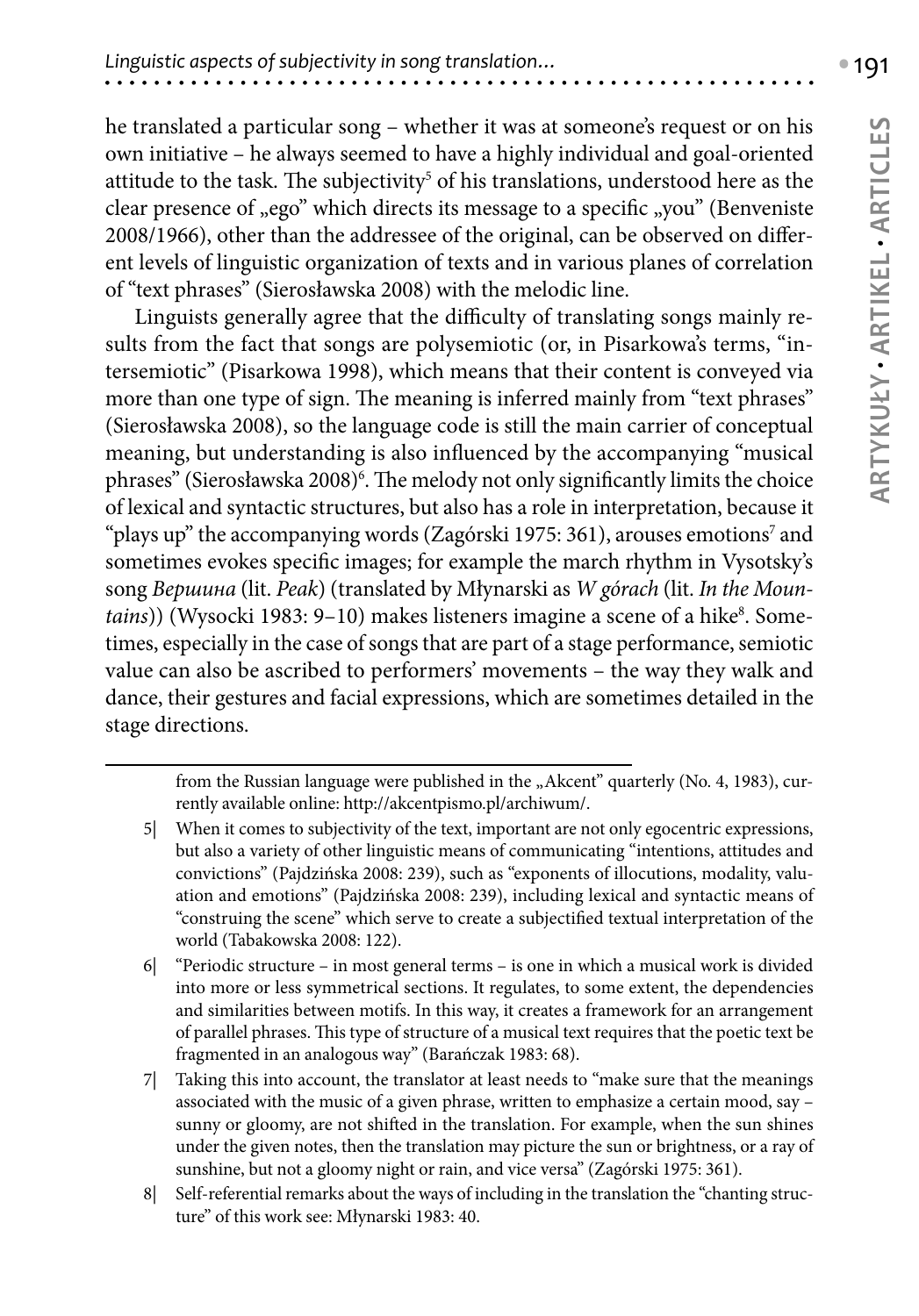# Analysis

Since the original version of a song is a coherent whole composed of heterogeneous components, the biggest challenge for a translator is to preserve the correlation between the parts and the whole in the target language. When it comes to text and music, there are three main aspects of this correlation: rhythm, the melody of speech and the phonetic properties of the consecutive vowels and consonants.<sup>9</sup> The level of difficulty of the task of re-creating the whole structure in the target language differs from one song to another. Let us begin with an example that seems relatively simple.

Table 1: Irving Berlin's song Cheek to Cheek – original language version and its translation into Polish by Wojciech Młynarski – fragment

| Heaven, I'm in heaven,                             | W niebie / Jestem w niebie                          |
|----------------------------------------------------|-----------------------------------------------------|
| And my heart beats so that I can hardly speak      | Gdy muzyki rytm do tańca daje znak.                 |
| And I seem to find the happiness I seek            | Widzę szczęścia blask / I tchu mi w piersiach brak, |
| When we're out together dancing, cheek to cheek.   | Gdy policzek przy policzku / Tańczę tak.            |
| Heaven, I'm in heaven,                             | W niebie / Jestem w niebie                          |
| And the cares that hang around me through the week | Czuję się jak gracz / Gdy mija passa zła,           |
| Seem to vanish like a gambler's lucky streak       | Gdy tańczymy przytuleni / Aż do dnia                |
| When we're out together dancing, cheek to cheek.   | Tak policzek przy policzku / Ty i ja.               |

Despite some differences in the composition and syntax between the original written by Irving Berlin and the translation, the main aspects of the organization of the two texts – such as rhyme and rhythm, semantics, imagery, and even word choice show a high level of equivalence, except for two details. We notice here that in the Polish version the loving couple dances "aż do dnia" (en. "until the morning light"), which is consistent with the Polish stereotype of good fun (pl., zabawa do białego rana", en. "partying till the break of dawn"). In the original, however, there is no information about the time at which the scene takes place. The expression "aż do dnia", which conveys this detail, may have been chosen by Młynarski for prosodic reasons – presumably he wanted to find a masculine rhyme<sup>10</sup>. It was

<sup>9|</sup> According to Maliszewski, the key factors are: "a) rhythm, which is a strict algorithm, the violation of which destroys the artistic unity of a work, b) the melodic line, characterized by a specific syntactic, versification and metrical arrangement, which can be called a 'macrotonal' system, c) a characteristic alliterative system consisting of a sequence of consonants and vowels implied by the melody of the song, […], which is a 'microtonal' system" (Maliszewski 2004: 113).

<sup>10|</sup> An important problem when translating songs from English to Polish (Barczewska-Skarboń 2004: 178), as well as when writing songs in Polish (see: Barańczak 1995), is the relatively small number of monosyllabic words in the target language, which is an obstacle especially when one tries to find masculine rhymes.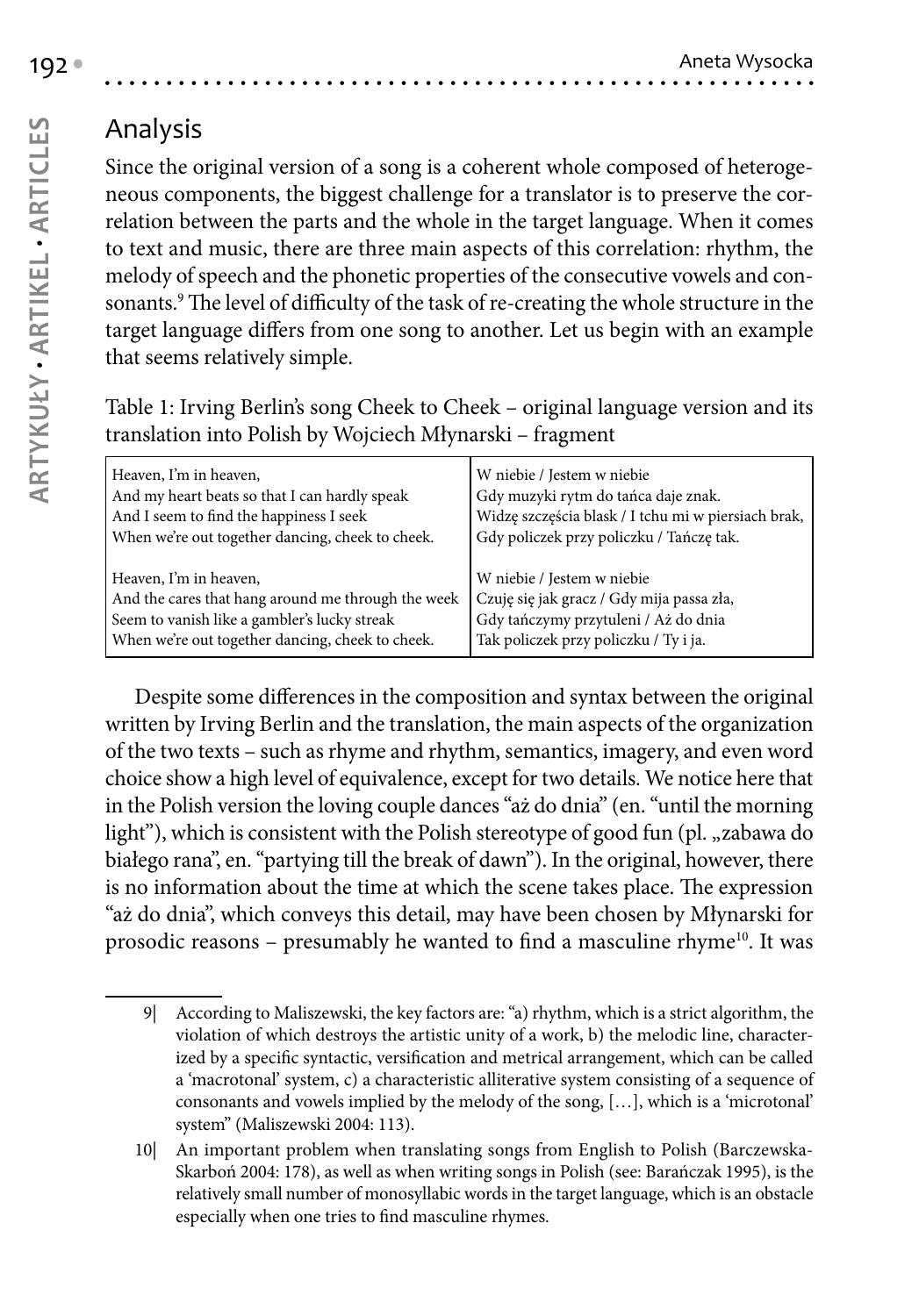probably for the same reason that the translator chose the expression "tchu mi w piersiach brak" (en. "I am breathless"). The predicative "brak" rhymes with the particle "tak": they are one-syllable words, not very common in Polish. At the same time, they form a masculine rhyme, which is especially desirable in the song genre. The expression itself is a somatic metaphor, and in this respect it resembles the expression "my heart beats so that I can hardly speak". However, the two differ both in their semantics and imagery.

The intriguing change Młynarski made to the text regards the verses in which the dancing man is compared to a gambler. The simile is found in both the original and the translation, but the English and Polish versions of the text depict different situations in which the gambler finds himself: while in the English lyrics "the cares […] seem to vanish like a gambler's lucky streak", in the Polish text the man dancing with his beloved woman "feels like a gambler, whose *un*lucky streak is coming to an end", which, by the way, intuitively seems to be a more accurate illustration of the feeling of relief and joy. This makes one wonder whether we might be dealing here with the translator's attempt to improve the original.

Unlike *Cheek to Cheek*, most songs do not lend themselves easily to translation and do not allow a translator to achieve such a high level of equivalence. Problems can appear in different text dimensions, especially prosody, wording and imaging. A good illustration of how Młynarski tried to reconcile the question of prosodic equivalence with an attempt to maintain the intentional meaning of the text is his translation of Vladimir Vysotsky's *Song of the Sentimental Boxer*11. Młynarski wrote about the challenges he had had to face in a letter to the editor-in-chief of the quarterly *Akcent*. The letter gives us a unique insight into the process of translation:

Each refrain ends with the phrase: «И жизнь хороша, и жить хорошо». This phrase, a well-known quote from the poem "Хорошо" by V. Mayakovsky must be translated so that it fits in a phrase composed of ten syllables, specifically accented by music (Młynarski 1983: 42-43).<sup>12,13</sup>

Młynarski did not want to make any compromises when it came to the melody of speech. Because, in his opinion, the quotation from Mayakovsky "did not lend itself to any treatment" in Polish (Młynarski 1983: 42–43), he decided to

<sup>11|</sup> We can find an online video recording of Marek Kondrat's performance, which brilliantly shows the polisemioticity of the song:<https://www.youtube.com/watch?v=rVKqmWe1xrI>, accessed: 17.09.2020.

<sup>12|</sup> Я / земной шар / чуть не весь / обошёл, — / И жизнь / хороша, / и жить / хорошо". (Владимирович Маяковский: Хорошо,<https://ru.wikisource.org>, accessed 17.09.2020).

<sup>13|</sup> Unless mentioned otherwise, the quotes were translated by the author.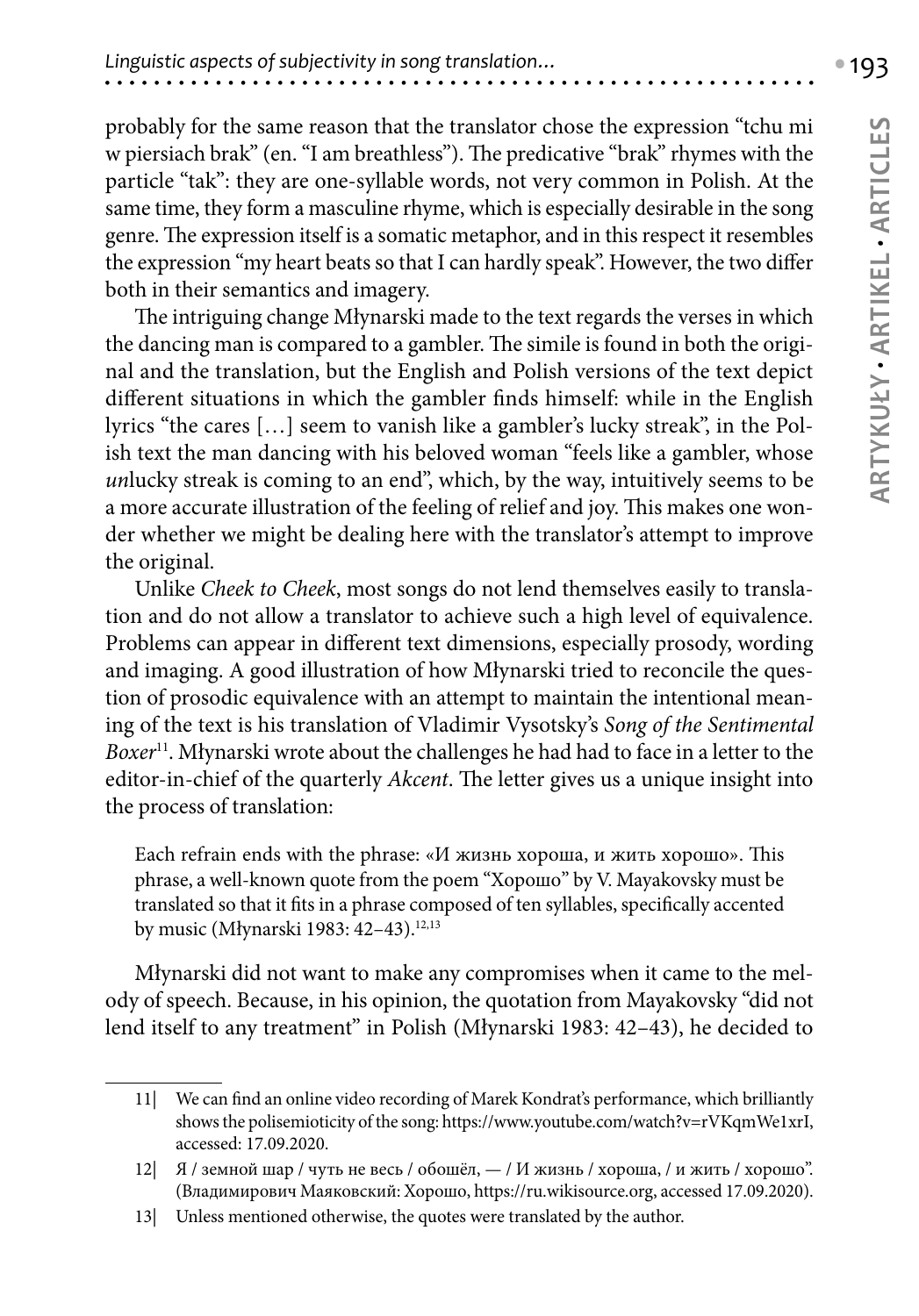use a very bold and controversial trick: he replaced the problematic quote with another one that was easily recognizable to Polish recipients:

It must be a quote in a similar spirit; after all, the idea of the original is that the attacker landing a blow justifies it with a quote. I decided to use the quote: "Człowiek brzmi dumnie" (en. "Man! – that has a proud ring.'). And then I was still trying to answer the question why Vysotsky cuts the last phrase of the refrain with two accents? Ah, yes, these are the blows that the "brave son of Krasnodar" is dealing. These blows cut the phrase, so I decided to use a similar device – I clipped the quotation. So the last verse of the refrain went like this: "I życie jest pięk! I człowiek brzmi dum!" (Młynarski 1983: 42–43).

Table 2: Vladimir Vysotsky's *Песня о сентиментальном боксере* (en. Song of the Sentimental Boxer) – original language version and its translation into Polish by Wojciech Młynarski – fragments

| И думал Буткеев, мне челюсть кроша: | I myślał sięgając pięściami mych szczęk, |
|-------------------------------------|------------------------------------------|
| И жить хорошо, и жизнь хороша!      | Ze człowiek brzmi dum i życie jest pięk  |

The scene in the boxing ring is clearly metaphorical, just like Vysotsky's other sport songs. The sentimental boxer keeps receiving blows from the opponent, but does not punch back, because "He'd never hit a human's face". The song can be interpreted as a manifesto against violence and a reminder of the individual's right to follow his/her own convictions. The idea, strongly implied in the song, was in stark contrast to the communist doctrine of the supremacy of collective interests over those of the individual. Mayakovsky was the victim of the communist system he had previously championed, so Vysotsky quoted him to achieve the effect of bitter irony. Mayakovski's early poem, however, is recognizable to a relatively small group of Polish recipients, unlike the quotations used by Młynarski in its place. The first phrase "Człowiek! […] to brzmi dumnie"14 functions as a winged word and comes from another Soviet author – Maxim Gorky, who is known for supporting Stalin's cultural policy<sup>15</sup>. However, the irony, which rests on the contrast between the lofty content of the quotation and the context of the brutal fight scene, remains clear regardless of whether the recipient recognizes Gorky's work or not.

<sup>14|</sup> A line (Человек […] это звучит … гордо!) from Maxim Gorky's drama «The Lower Depths»(Markiewicz/ Romanowski 1990: 242).

<sup>15|</sup> There are some analogies between Gorky and Mayakovsky, however, the latter had sympathized with the Bolsheviks long before Stalin took power, and then he had the courage to criticize socialist realists and, as a result, became enemy and victim of the system. Historical details are nonetheless less important here than the whole context, which gives both quotations an ironic tone.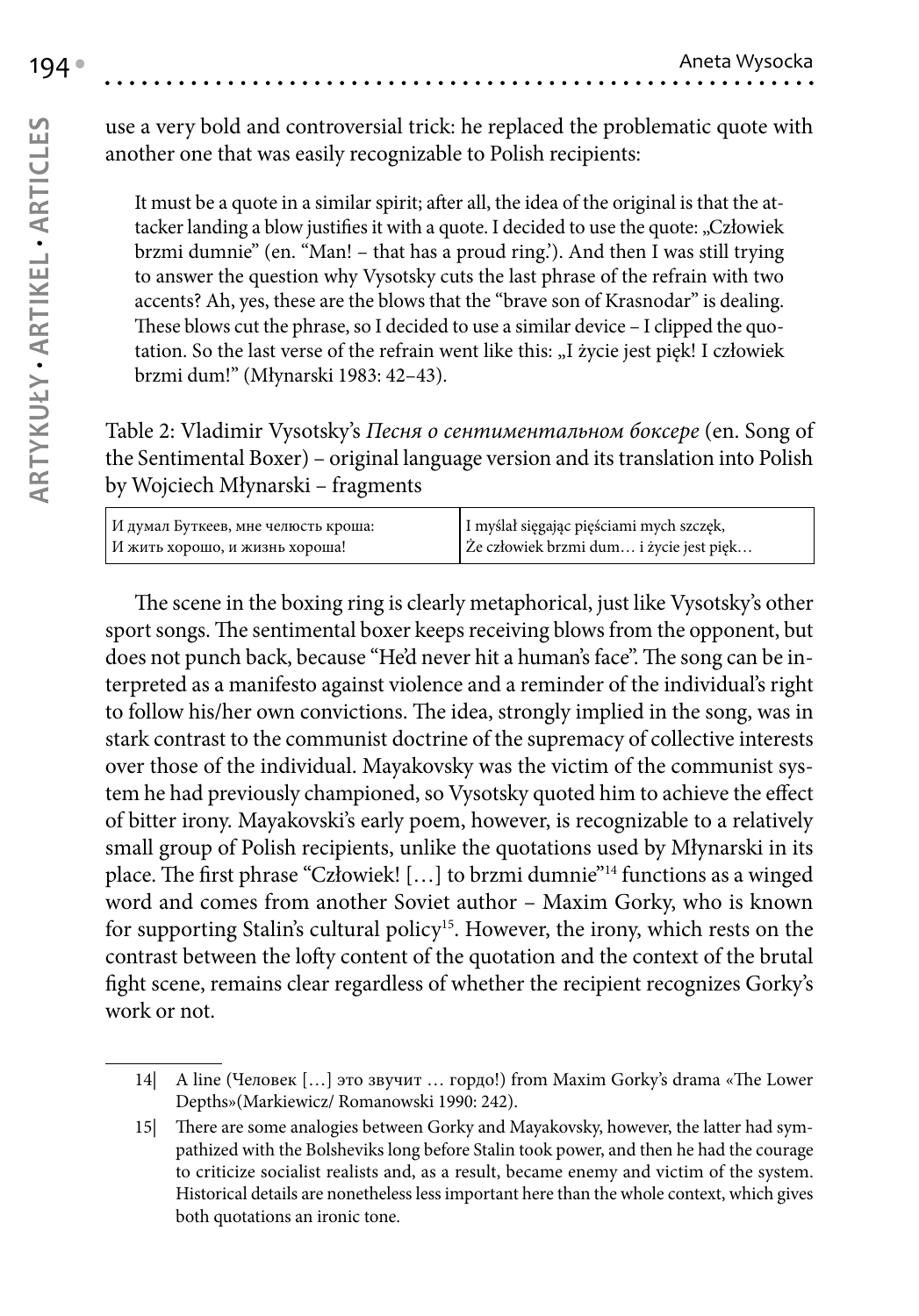*A High-jumper's Song* (ru. *Песенка про прыгуна в высоту*), another of Vysotsky's sport songs translated by Młynarski, provides a vivid example of the limited possibilities available to overcome the problem of the lack of lexical and conceptual equivalence in the target language:

Here, I believe, the whole difficulty lay in translating the term referring to the "jumper's take-off leg", which was "толчковая". One cannot translate that into Polish literally. […] So I decided to create a naive neologism and describe the process of creating it in the translation (Młynarski 1983: 42–43).

Table 3: Vladimir Vysotsky's *Песенка про прыгуна в высоту* (A High-jumper's Song) – original language version and its translation into Polish by Wojciech Młynarski – fragments

| Но съем плоды запретные с древа я, | Neologizmy kwitną w naszym klubie, gdyż   |
|------------------------------------|-------------------------------------------|
| И за хвост подёргаю славу я.       | tę nogę zwą wybitną, co wybija wzwyż.     |
| V кого толчковая — левая,          | I niech tam kto wybit na lewa sobie ma,   |
| Ауменя толчковая — правая!         | Ja mam wybitną prawą, z prawej skaczę ja! |

The adjective "wybitny" in the expression "noga wybitna" means 'used to generate the power needed to jump up from the ground'. This particular meaning is limited only to the context of the song, because in conventional usage "wybitny" means "outstanding". Młynarski revived here a frozen metaphor based on a spatial image schema, in which GOING UP is identified with IMPROVING. Nevertheless, the wordplay "noga wybitna" – "wybitny skoczek" (en. 'outstanding jumper') is not particularly easy to process mentally when one listens to the song. In this genre, maximum clarity of the text is required, because "if there is any dimness in it and the recipient pauses to wonder what it is all about, they will get lost completely" (Młynarski 2018: 198–199). In order to avoid any misunderstanding, Młynarski included in his version a metalinguistic comment about neologisms and as a result added to it an entire new text phrase. In an effort to retain the correlation between the textual and the musical phrases, he removed a fragment of the original. The replaced verse featured the motif of the forbidden fruit from the tree of knowledge – the athlete acted contrary to his trainer's instructions, well aware of the punishment, but the temptation was too great and he "ate a forbidden fruit from a tree". This biblical association, however, is absent in the translation. It seems that lexical-semantic equivalence was achieved here at too high a cost.16

<sup>16|</sup> Unlike the song about the sentimental boxer, which is willingly sung by various performers, Młynarski's translation of *A High-jumpers Song* with the metalinguistic component has met with a rather poor reception.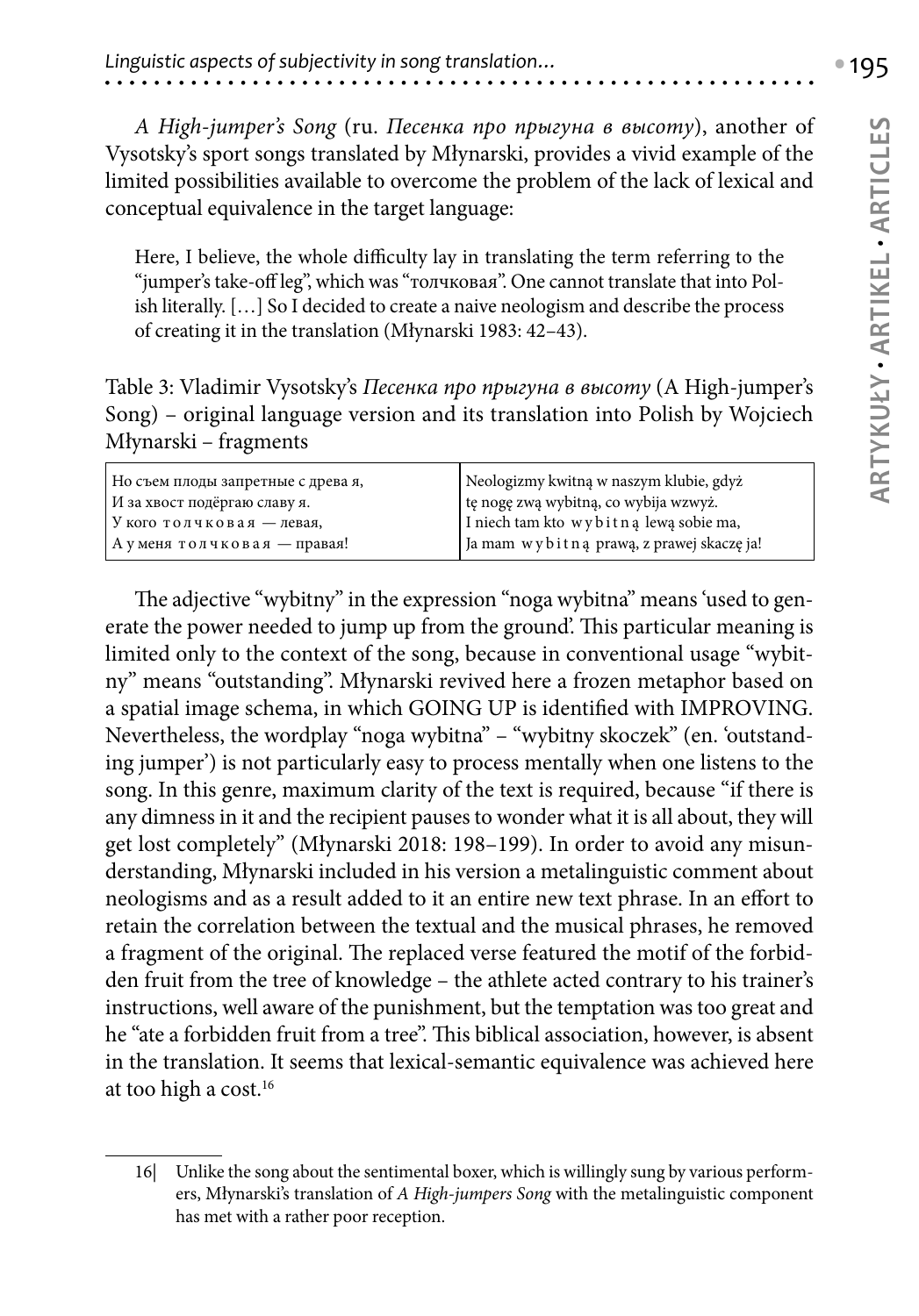Finally, let us take a look at Młynarski's version of an English-language song, which maintains full sound equivalence but at the same time is so semantically distant from the original that it can hardly be called a translation:

### Table 4: Bobby McFerrin's song *Don't Worry, Be Happy* – original language version and its reworking into Polish by Wojciech Młynarski – fragments

| Here's a little song I wrote            | Amerykański pewien kmieć           |
|-----------------------------------------|------------------------------------|
| You might want to sing it note for note | Raz rzucił myśl, co będzie brzmieć |
| Don't worry, be happy                   | Dość łory-ginalnie                 |
| In every life we have some trouble      | Kłopoty wszelkie z głowy strąć     |
| But when you worry you make it double   | Nie przejmuj się, szczęśliwy bądź  |
| Don't worry, be happy                   | Bądź łory-ginalny                  |
| Ain't got no place to lay your head     | Gdy wszyscy czarno widzą wkrąg     |
| Somebody came and took your bed         | Ty jeden nie załamuj rąk           |
| Don't worry, be happy                   | Bądź łory-ginalny                  |
| The landlord say your rent is late      | Wiemy, że masz kłopoty swe         |
| He may have to litigate                 | Lecz martwiąc się, podwajasz je    |
| Don't worry, be happy                   | Bądź łory-ginalny                  |

In this (let us call it) reworking of Bobby McFerrin's song, the translator was concentrated on the refrain, which had already been widely known to Polish recipients and could therefore be used as a basis for a play on words. To imitate the phrase with the verb "worry", Młynarski created a phrase containing the adjective "oryginalny" 'original', pronounced in a manner characteristic of certain dialects "łoryginalny": pronunciation of a vowel "o" as "ło", for example "łojciec" instead of "ojciec" (en. 'father'), marks rural speech, and here it constitutes an additional source of comic effect. As a result of this device, in the Polish version, we are encouraged not to be happy, but to be original. One could ask what being happy has to do with originality. In Western cultures, it could be hard to find a direct connection between the two, but in the East, and particularly in Poland, both concepts have a lot in common with each other. According to social psychologists and ethnolinguists (Wojciszke/ Baryła 2002; Wierzbicka 1999), our culture promotes the habit of manifesting dissatisfaction and hiding the fact that we feel good, so much that Polish culture is sometimes called the "culture of complaining". In our tradition, a non-complaining and openly happy attitude in everyday life can be perceived as being inappropriate. This is the opposite of the "keep smiling" attitude favored by American culture, from which the song originates. The refusal to participate in the social "game of grumbling" may be therefore considered unusual or, in other words, original. The awareness of this cultural phenomenon is necessary to understand the specific goal Młynarski wanted to achieve. Instead of translating the American hit song, he created a satirical portrait of the Poles, whose tradition differs significantly from the Western one in terms of their approach to showing satisfaction.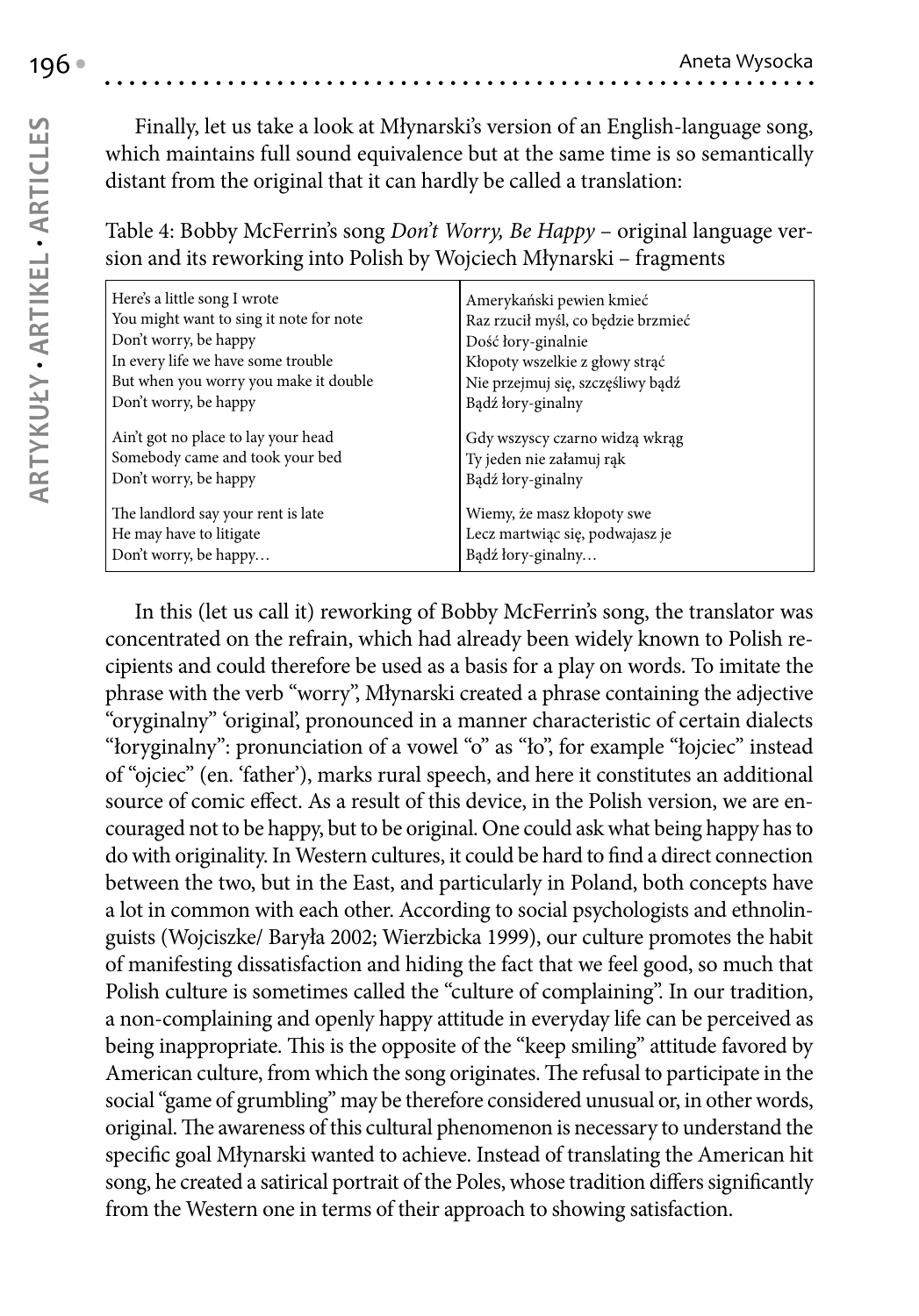## Conclusions

The presented above brief analysis of Wojciech Młynarski's song translations allows to make some cautious generalizations about translation of songs as a genre and the individual attitude to the task showed by this particular translator. Observations made here lead to the conclusion that, unlike translators of non-artistic texts, who are expected to be as literal and accurate as possible in their renditions, translators of literature do not necessarily set semantic equivalence at the top of their priority list. This particularly refers to the translation of songs. In fact, the translator is forced to reconcile differences and conflicting interests, coping, in the process, with various determinants of the source language and the target language, different cultural factors (including linguistic images of the world with different scripts and scenarios of how things work), as well as the ephemeral quality of the text that is contingent on the individual characteristics of its creator. The negotiating is at its most complex when it comes to translating polysemiotic texts, such as songs. A song translator has to make far-reaching compromises, to the extent of becoming a co-creator rather than a mere 'renderer' of the text.

It follows from Młynarski's self-referential remarks that the musical layer was a guiding light in his translation work, and that he focused his efforts on maintaining the coherence between "musical phrases" and the Polish "text phrases", trying, at the same time, to preserve the "general message" of the original (Młynarski 1983: 40). He did not tolerate any compromise in this respect, which is not surprising as any disruptions to this coherence could have an impact on the recipients, for example shifts in word accents can, in Pisarkowa's words: "shock (listeners), as if someone […] were choking on a bone" (Pisarkowa 1998: 105). The works of Wojciech Młynarski show clearly, that in the case of translation of songs, especially when they are to be performed on stage, melody inevitably takes supremacy over text<sup>17</sup>. The whole process of translation boils down to subordinating the component that needs to be changed – that is "text phrases", to that part of the whole structure that remains unaltered – the music. In this context, it is worth mentioning that Młynarski often re-translated works that already had a Polish language version (sometimes more than one, as in the case of Vysocky's songs) and he did so precisely because the versions developed by his predecessors – even though semantically equivalent and often artistically valuable – were, in his opinion, "useless" for the stage, as they did not maintain the required prosodic equivalence<sup>18</sup>.

<sup>17|</sup> "I am not interested in translations in which the rhythm of the original is strained or changed for convenience, or, for example, a feminine rhyme is put in place of the original masculine rhyme; they have nothing to do with solid craftsmanship and the trade (of a translator)" (Młynarski 1983: 40).

<sup>18|</sup> "I know several translations of this song. For example, K. Sieniawski […] translated it as: "I życie jest dobre i dobrze nam żyć" (literally: "And life is good and we live well"), so,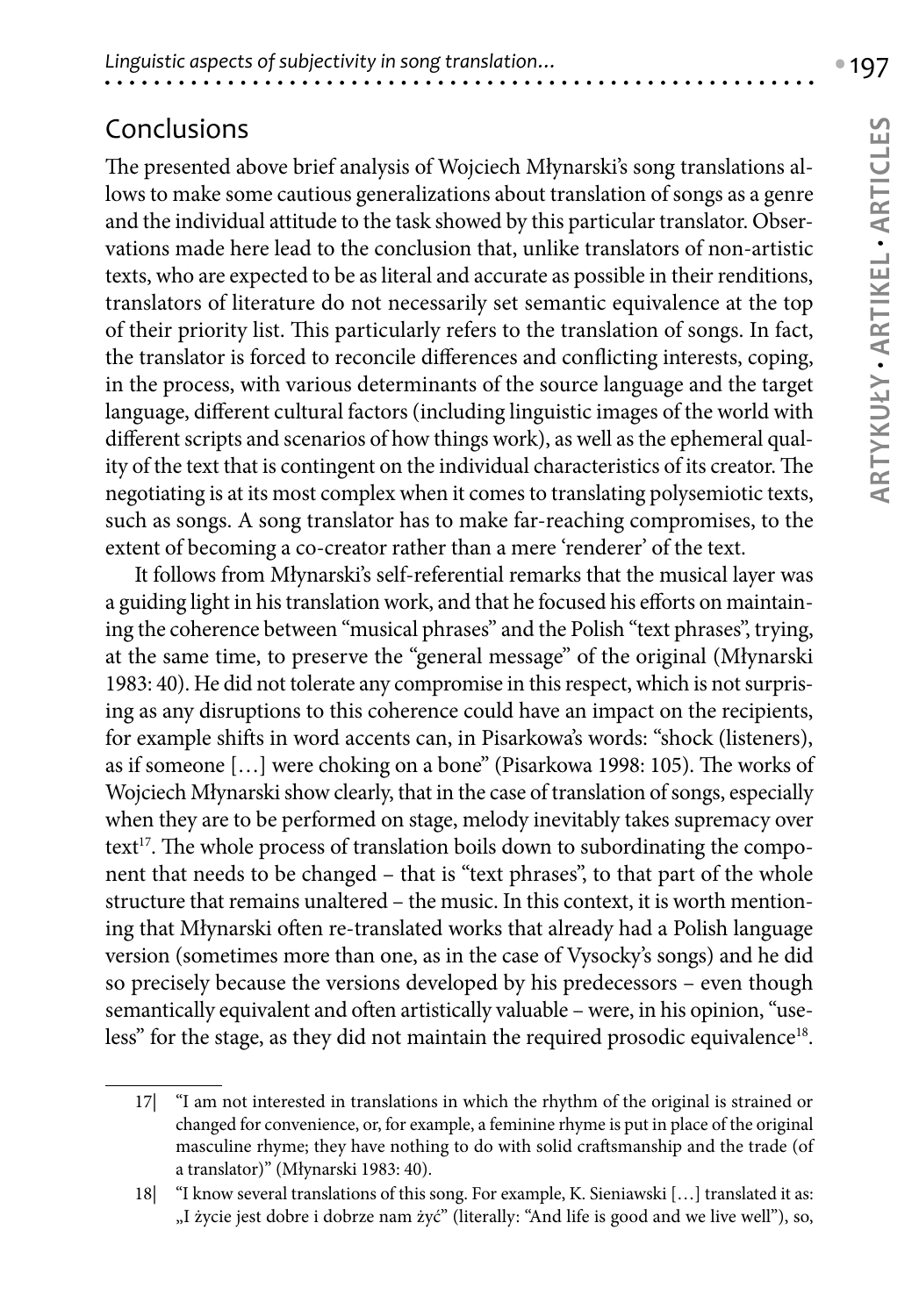Prominent singers and actors who have sung songs translated by Młynarski seem to share his opinion on this matter. Experiences of stage performers, therefore, completely contradict Bryll's theory, according to which in translation of polysemiotic texts "any supremacy of one of the codes always leads to the degradation of the translated text in relation to the original" (Bryll: 160; similarly Maliszewski 2004: 142–143 and 147).

Moreover, excessive pursuit of lexical-semantic equivalence, which in theory might seem more important than prosodic equivalence, can lead a translator astray, as shown by the case of Młynarski's translation of *A High-jumper's Song*: the use of the neosemantism "noga wybitna" as a lexical-semantic equivalent of "нога толчковая" came across as being awkward to many listeners, among others the actor and singer Marian Opania, who in his latest compilation of Polish versions of Vysocky's songs included Młynarski's translation of *Song of the Sentimental Boxer* but chose a different author's version of *A High-jumper's Song*. It should be noted that the translator also made far-reaching changes to the semantics and imagery of the refrain of *Song of the Sentimental Boxer*, which is a particularly important component of this piece. However, these profound changes have been accepted by stage artists. Despite the fact that alternative translations are available, Młynarski's version has gained by far the most popularity. It seems that the decisions taken by Młynarski as a translator in most cases met the expectations of both the singers and the recipients although they were not necessarily accepted by philologists (like Bednarczyk 1995). Listeners seem to be aware that modifications are unavoidable in translations of this particular genre. Of course, a rendering that makes dramatic changes to the original text, as is the case with the song *Don't Worry, Be Happy*, cannot pretend to be a translation. That is why Młynarski's version, inspired by the well-known American hit song, could only be used on stage in a cabaret performance, as the author's satire on Polish society. Be that as it may, I mentioned here the example of this song for a reason: it prompts one to ask the question of the limits of the creative freedom of a song translator.

Młynarski had asked himself this question, and the answer he gave was typical of an artist rather than a philologist. He clearly stated in an article for *Akcent* that he always started translating another author's songs with "all the awareness of the destruction that translation involved", and he believed that reorganization of the structure of the text could not be avoided. The most important quasi-theoretical

firstly, he adds a syllable, and, secondly, "dobrze nam żyć" is very inept. I've also consulted the well-known translation of the poem Хорошо by St. J. Lec. Lec translates this passage in the following way: "Jam ziemi obręb prawie cały obszedł / I życie jest dobre i żyć jest dobrze". This is a fantastic translation, but there's no way it can be used (on stage), because when fitted into the melodic phrase of this song, it has a displaced accent that is unbearable in Polish: "i życie dob-re i żyć jest dob-rze", with the stress on the fifth and tenth syllables" (Młynarski 1983: 42–43).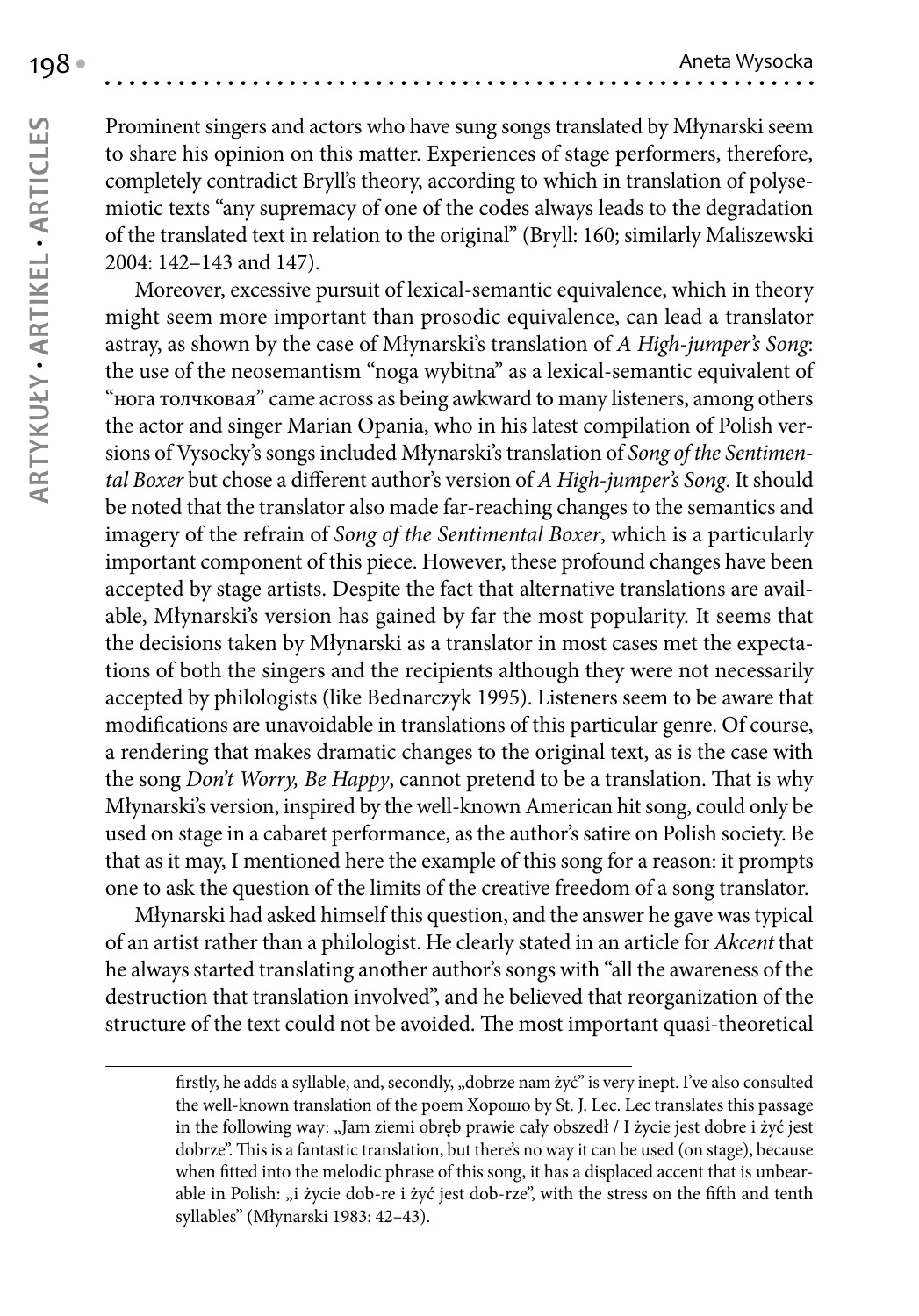category that appears in his self-reflections on translation is the concept of the "key idea", without which one should not proceed with a translation at all, because "to translate wrongly  $[\,\ldots\,]$ , to translate without an idea, is to do great harm" (Młynarski 1983: 42–43):

What is this key idea? Unfortunately, I can't give any abstract definition here, but I'd like to use an example: Ziemowit Fedecki translates the chorus of the charming "Song of Notes" as follows: "Nuty wolą tańczyć solo / ale wiedzą do-re-mi-fa-solla-si, / że to pachnie samowolą / i że chór najlepiej brzmi!" (Notes prefer to dance solo / but they know do-re-mi-fa-sol-la-si / that it smells of anarchy / and that the choir sounds the best!). This repetitive quatrain is perfectly built into the chorus structure of the song, it "sits" flawlessly in Polish, it is precisely the "idea" in question. These choruses are the pillars of a bridge which the translator uses to span the strophes (Młynarski 1983: 41–42).

Młynarski commented on his own "key ideas" as follows: "Is it good or bad? [...] Let the recipients think. It seemed funny to me to reflect on the spirit and intention of the original" (Młynarski 1983: 42–43).

To sum up briefly, Młynarski's subjectified attitude to song translation manifests itself mainly through giving absolute priority to three aspects of translation: 1) prosodic equivalence; 2) equivalence of intentional meaning; and 3) comparability of the recipients' aesthetic experiences. My analyses have shown that wherever possible, the translator sought equivalence at the lexical-semantic level or at the imaging level, for example, he searched for lexemes or idioms that would evoke a picture similar to the original. However, if it was impossible to reproduce literal meanings or images in the target language, he was focused on the three priorities listed above, leaving the other aspects of the original song in the far background.

## Bibliography

- Barańczak, Anna (1983). *Słowo w piosence. Poetyka współczesnej piosenki estradowej*. Wrocław.
- Barczewska-Skarboń, Magdalena (2004). "*Koty* Eliota śpiewane po polsku". In: Fast, P. (ed.) *Kultura popularna a przekład*. Katowice. Pp. 175–185.
- Bednarczyk, Anna (1995). *Wysocki po polsku. Problematyka przekładu poezji śpiewanej*. Łódź.
- Benveniste, Émile (2008/1966). O subiektywności w języku. In: Bartmiński, J./ Pajdzińska, A. (eds.) *Podmiot w języku i kulturze*. Lublin. Pp. 21–29. (transl. M. Abramowicz).
- Bryll, Alina (2004). "Cohen mówiony i śpiewany, czyli o przekładzie poetyckim i melicznym tekstów piosenek". In: Fast, P. (ed.) *Kultura popularna a przekład*. Katowice. Pp. 159–173.